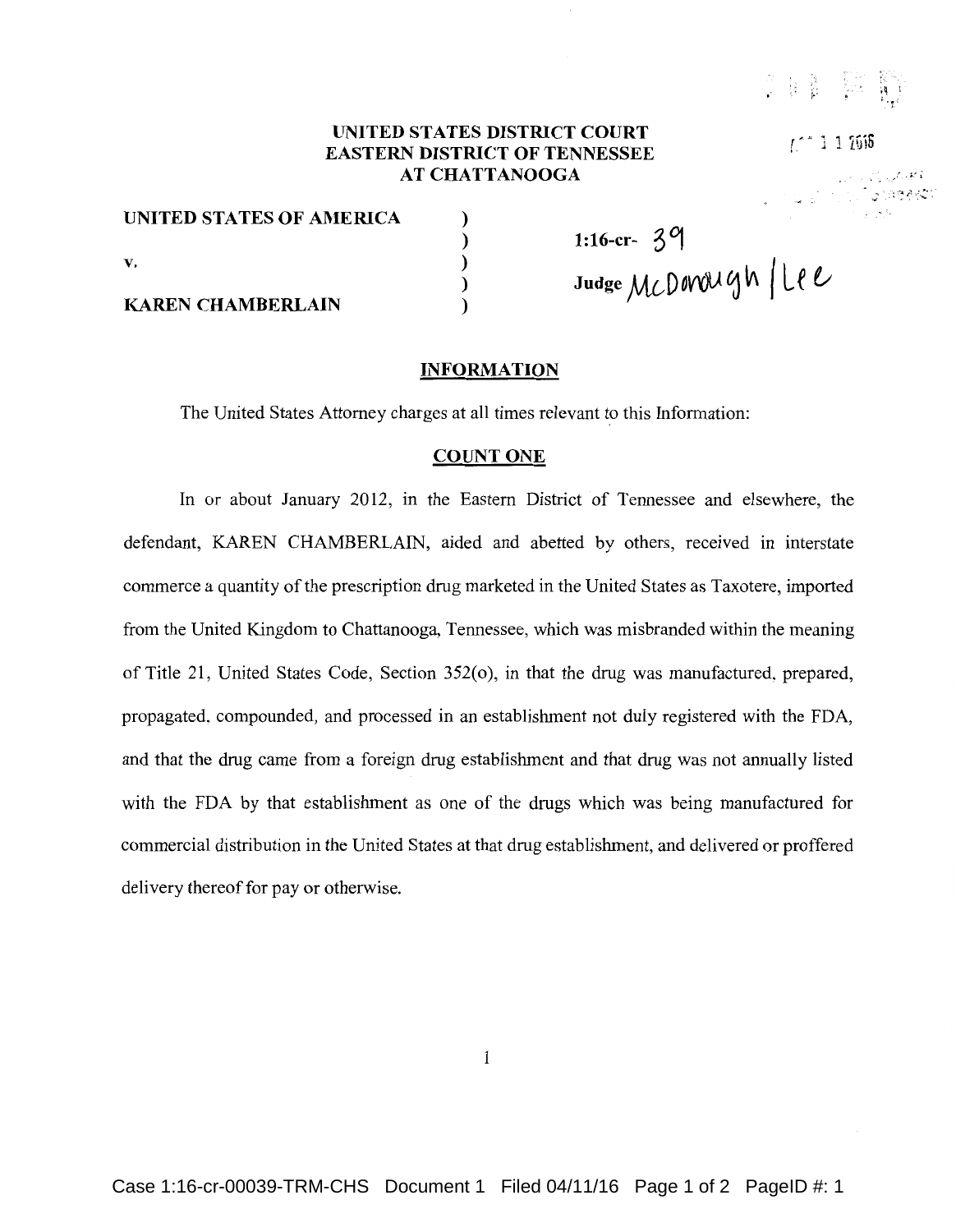All in violation of 21 U.S.C. §§ 331(c), 333(a)(1) and 18 U.S.C. § 2.

## APPROVED:

## NANCY STALLARD HARR ACTING UNITED STATES ATTORNEY

By:  $\frac{1}{2}$ 

Perry H. Piper, Assistant U.S. Attorney